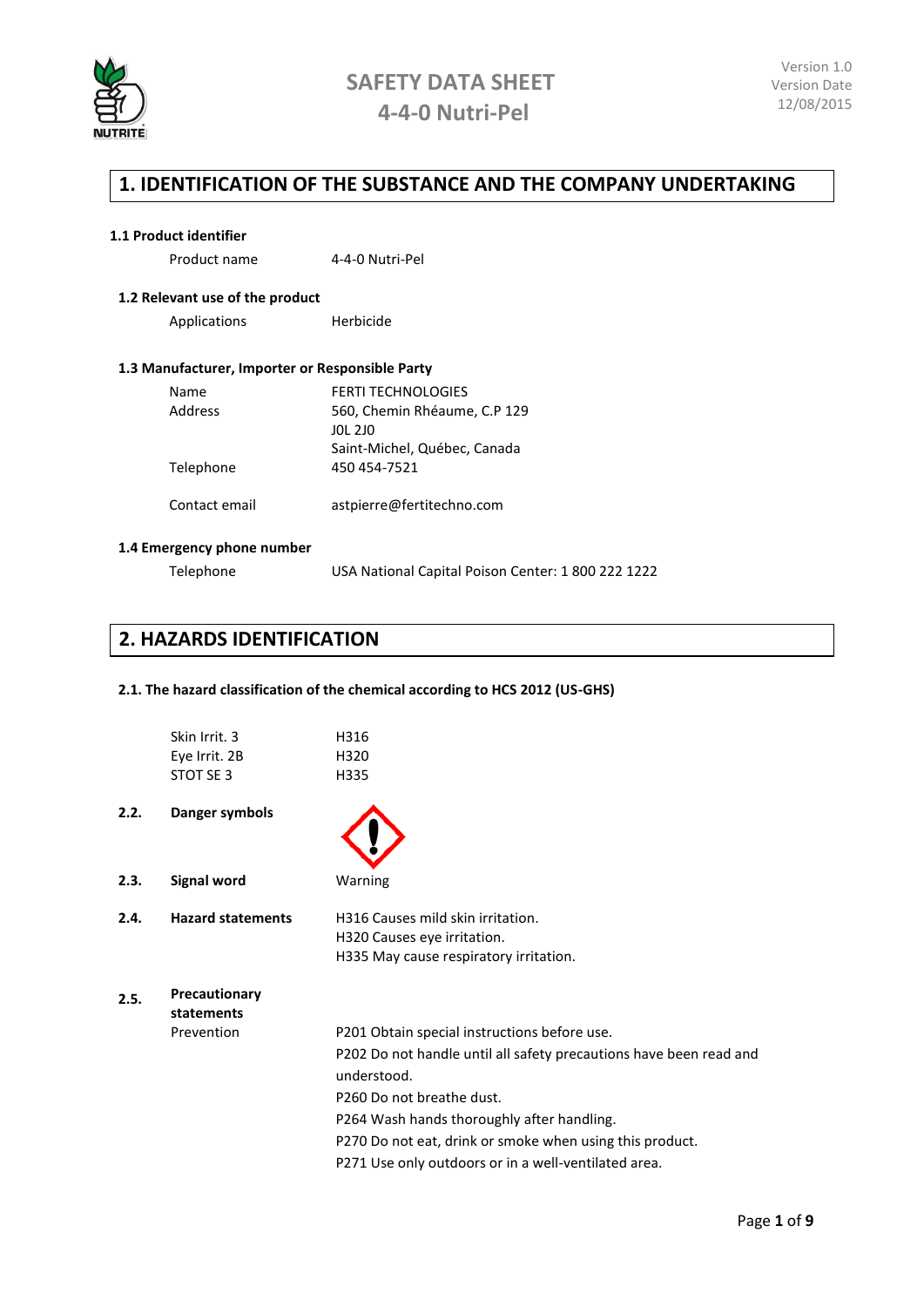

|                      | P280 Wear protective gloves/protective clothing/eye protection/face         |
|----------------------|-----------------------------------------------------------------------------|
|                      | protection.                                                                 |
| Response             | P304+P340 IF INHALED: Remove person to fresh air and keep comfortable       |
|                      | for breathing.                                                              |
|                      | P305+P351+P338 IF IN EYES: Rinse cautiously with water for several minutes. |
|                      | Remove contact lenses, if present and easy to do. Continue rinsing.         |
|                      | P301+P312 IF SWALLOWED: Call a POISON CENTER/doctor if you feel unwell.     |
|                      | P330 Rinse mouth.                                                           |
|                      | P302+P352 IF ON SKIN: Wash with plenty of water.                            |
|                      | P362+P364 Take off contaminated clothing and wash it before reuse.          |
|                      | P314 Get medical advice/attention if you feel unwell.                       |
| Storage              | P405 Store locked up.                                                       |
| Disposal             | P501 Dispose of contents/container according to local regulations.          |
|                      |                                                                             |
| Dessuistisse of sons |                                                                             |

- **2.6. Description of any hazards not otherwise**  Not applicable. **classified 2.7. % ingredient(s) with**
- **unknown acute toxicity** Not applicable.

# **3. COMPOSITION/INFORMATION ON INGREDIENTS**

|           | <b>Chemical name</b>                                     | CAS-Nr.    | <b>Concentration %</b> |
|-----------|----------------------------------------------------------|------------|------------------------|
|           | Activated Sewage Sludge (dried microbes) (87.0% - 93.0%) | n/a        |                        |
| Nutri-Pel | Water (4 % - 8 %)                                        | 7732-18-5  | $C = 55.2%$            |
|           | Cationic Polyelectrolyte Polymer (non-hazardous) (1.5 %) | 69418-26-4 |                        |

# **4. FIRST AID MEASURES**

#### **4.1 First Aid measures after Inhalation**

| Following inhalation                       | Remove to fresh air. If not breathing, give artificial respiration. If breathing<br>is difficult, give oxygen. Use oxygen as required, provided by a qualified<br>operator. Get medical attention if irritation develops and persists. |  |
|--------------------------------------------|----------------------------------------------------------------------------------------------------------------------------------------------------------------------------------------------------------------------------------------|--|
| 4.2 First Aid measures after Skin exposure |                                                                                                                                                                                                                                        |  |
| Following skin contact                     | Wash off immediately with plenty of water for at least 15 minutes. Take off<br>contaminated clothing and shoes immediately. Wash contaminated<br>clothing before re-use. Get medical attention if irritation develops and<br>persists. |  |
| 4.3 First Aid measures after Eye exposure  |                                                                                                                                                                                                                                        |  |
| Following eye contact                      | Rinse immediately with plenty of water, also under the eyelids, for at least<br>15 minutes. Get medical attention if irritation develops and persists.                                                                                 |  |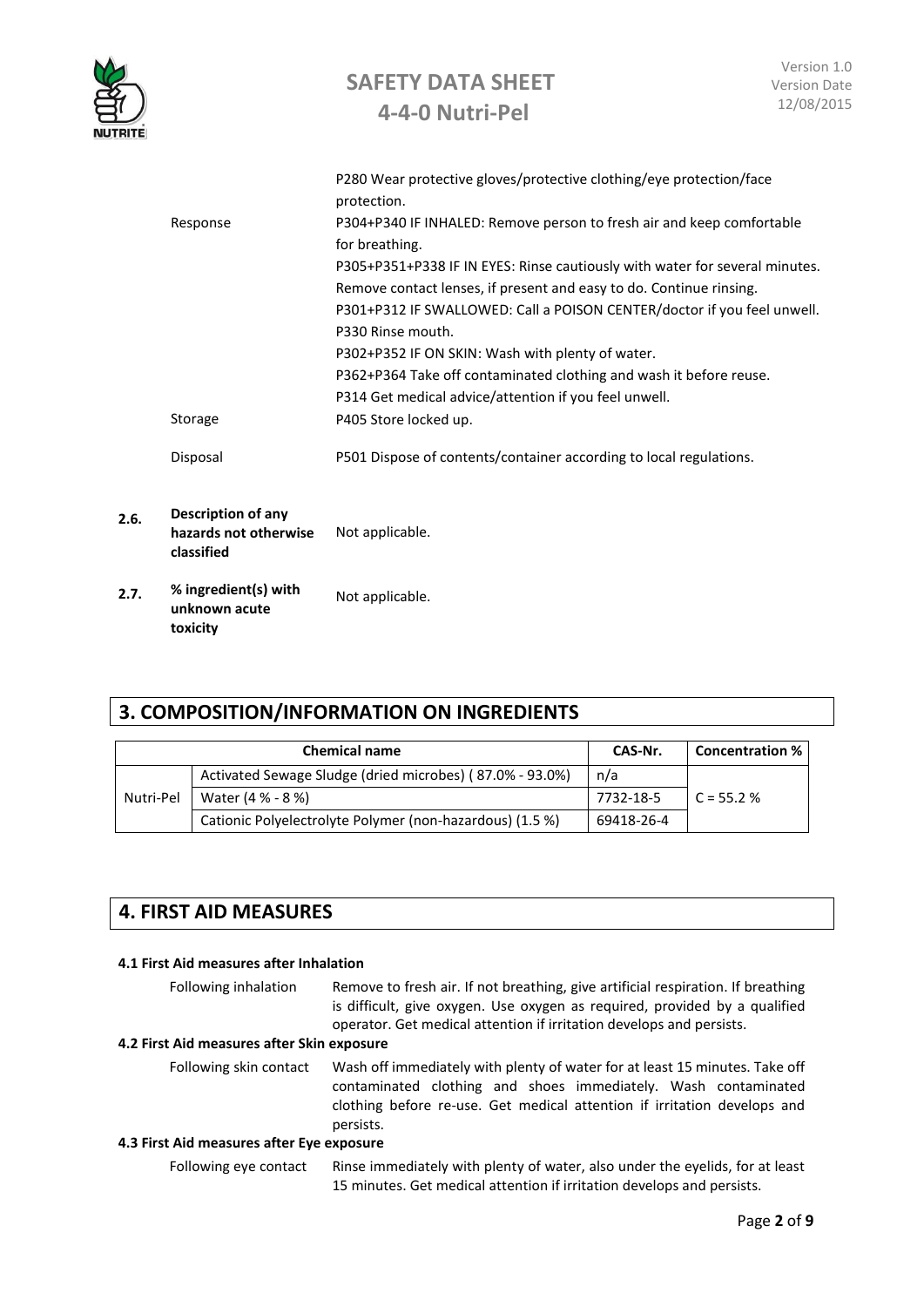

### **4.4 First Aid measures after Ingestion** Following ingestion Induce vomiting, but only if victim is fully conscious. Never give anything by mouth to an unconscious person. Drink 1 or 2 glasses of water. Do not give milk or alcoholic beverages. Call a physician. **4.5 Most important symptoms and effects, both acute and delayed INHALATION** Respiratory irritation.<br>
SKIN Mild skin irritation. Mild skin irritation, EYES May cause eye irritation including, scratching of the cornea, and tearing INGESTION If a large quantity has been ingested: Abdominal pain. Diarrhea. Nausea. Vomiting. **4.6 Indication of any immediate medical attention and special treatment needed**

Notes to physician: Treat symptomatically.

### **5. FIREFIGHTING MEASURES**

| 5.1 Extinguishing media                                                       | Suitable:<br>Use extinguishing agent suitable for type of surrounding fire. Avoid excessive<br>water to minimize runoff. Prevent firefighter water from entering the<br>environment.<br>Small fires: Water spray, foam, dry chemical or CO2<br>Large fires: Water spray, fog or foam.<br>Unsuitable: Not applicable.                                                                                                                                 |  |
|-------------------------------------------------------------------------------|------------------------------------------------------------------------------------------------------------------------------------------------------------------------------------------------------------------------------------------------------------------------------------------------------------------------------------------------------------------------------------------------------------------------------------------------------|--|
| 5.2 Special hazards arising<br>from chemical or mixture<br>during the fire    | Container may rupture on heating. Cool closed containers exposed to fire with<br>water spray. Do not allow run-off from firefighting to enter drains or water<br>courses. Explosive reactions with oxidizing agents such as potassium chlorate<br>and/or peroxides. In case of fire hazardous decomposition products may be<br>produced such as:<br>Sulphur oxides<br>Ammonia<br>Carbon monoxide<br>Carbon dioxide (CO2)<br>$\overline{\phantom{a}}$ |  |
| 5.3 Special Protective<br><b>Precautions or equipment</b><br>for firefighters | In the event of fire and/or explosion do not breathe fumes. In the case of<br>respirable dust and/or fumes, use self-contained breathing apparatus and dust<br>impervious protective suit.                                                                                                                                                                                                                                                           |  |

### **6. ACCIDENTAL RELEASE MEASURES**

| 6.1 Personal precautions,<br>protective equipment | Wear personal protective equipment.                                                                                                                            |
|---------------------------------------------------|----------------------------------------------------------------------------------------------------------------------------------------------------------------|
| <b>6.2 Emergency procedures</b>                   | Unprotected persons must be kept away.<br>Evacuate personnel to safe areas.<br>Provide adequate ventilation.<br>Avoid dust formation.<br>Avoid breathing dust. |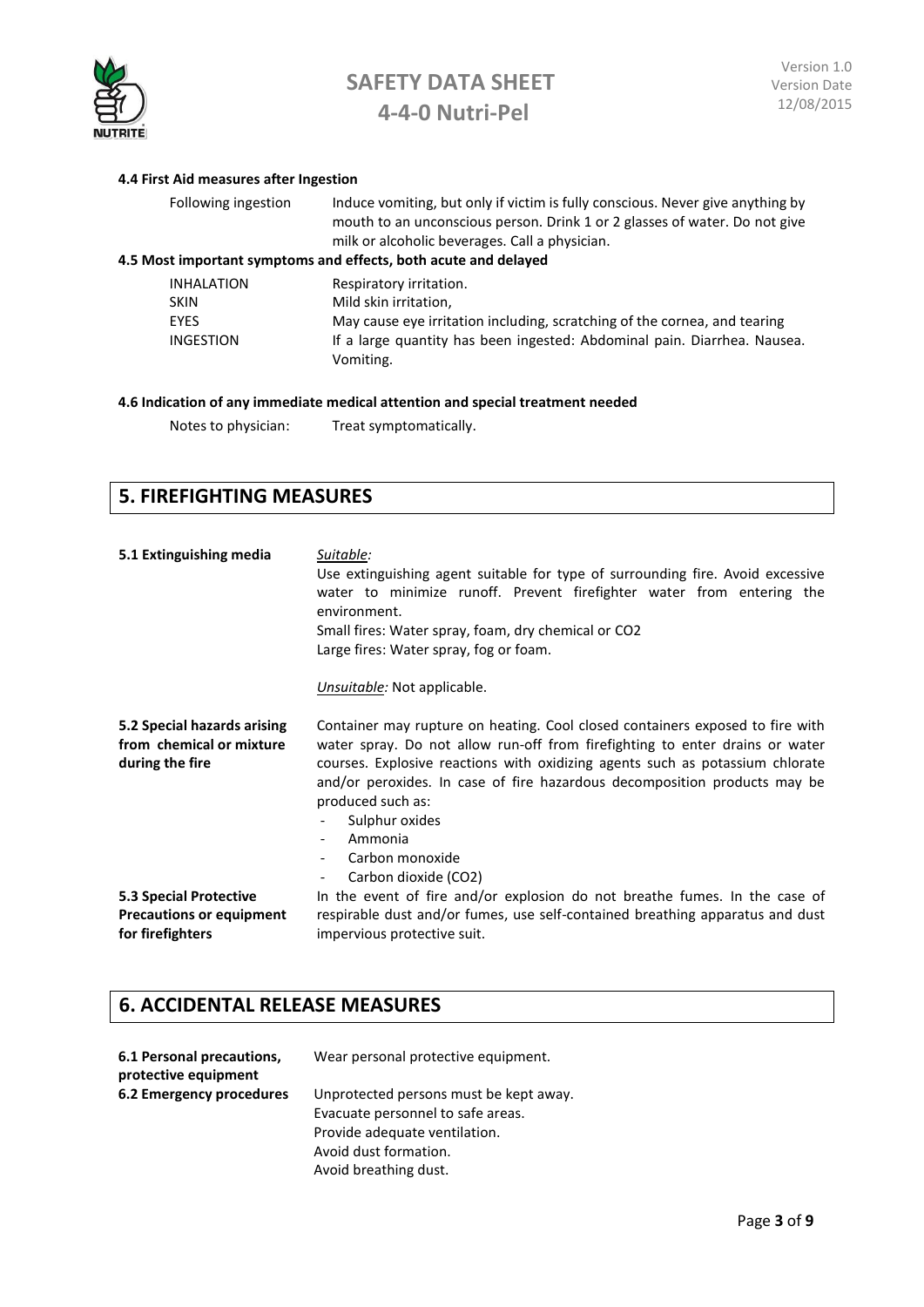

|                           | Avoid contact with skin, eyes and clothing.               |
|---------------------------|-----------------------------------------------------------|
| 6.3 Methods and materials | Do not flush into surface water or sanitary sewer system. |
| used for containment      | Prevent further leakage or spillage if safe to do so.     |
|                           | Do not let product enter drains.                          |
| 6.4 Clean-up procedures   | Use mechanical handling equipment.                        |
|                           | Clean contaminated surface thoroughly.                    |
|                           | Pick up and arrange disposal without creating dust.       |
|                           | Use a suitable vacuum cleaner.                            |
|                           |                                                           |

### **7. HANDLING AND STORAGE**

| 7.1 Precautions for safe<br>handling | Handle with care.<br>Wear personal protective equipment.<br>Use only in well-ventilated areas.<br>Avoid dust formation.<br>Provide exhaust ventilation if dust is formed.<br>Dust must be extracted directly at the point of origin.<br>Avoid breathing dust.<br>Avoid contact with skin, eyes and clothing. |
|--------------------------------------|--------------------------------------------------------------------------------------------------------------------------------------------------------------------------------------------------------------------------------------------------------------------------------------------------------------|
| 7.2 Conditions for safe              | Keep containers tightly closed in a dry, cool and well-ventilated place.                                                                                                                                                                                                                                     |
| storage                              | Containers should be protected against falling down.                                                                                                                                                                                                                                                         |
|                                      | Containers which are opened must be carefully resealed and kept upright to<br>prevent leakage.                                                                                                                                                                                                               |
|                                      | Store away from incompatible substances.                                                                                                                                                                                                                                                                     |

### **8. EXPOSURE CONTROLS/PERSONAL PROTECTION**

#### **8.1 ACGIH-Threshold Limit Value (TLV)**

Exposure limit values of the components: No specific limits have been established for all ingredients in this product. As a guideline, ACGIH (United States) has established the following limits which are generally recognized for inert or nuisance dust. Particulates (insoluble) Not Otherwise Classified (PNOC): 10mg/cu.m. Inhalable Particulate 8-Hours TWA TLV, 3mg/cu.m. Respirable Particulate TWA\_TLV.

#### **8.2 OSHA-Permissible Exposure Limit (PEL)**

Exposure limit values of the components:

No specific limits have been established for all ingredients in this product. As a guideline, OSHA (United States has established the following limits which are generally recognized for inert or nuisance dust. Particulates Not Otherwise Regulated (PNOR): 5mg/cu.m. Respirable dust 8-Hour TWA PEL, 15mg/cu.m. Total dust 8-Hour TWA PEL.

#### **8.3 Any other exposure limit used or recommended by chemical manufacturer**

Non applicable

#### **8.4 Engineering Controls**

Provide exhaust ventilation if dust is formed. Dust must be extracted directly at the point of origin. Apply technical measures to comply with the occupational exposure limits.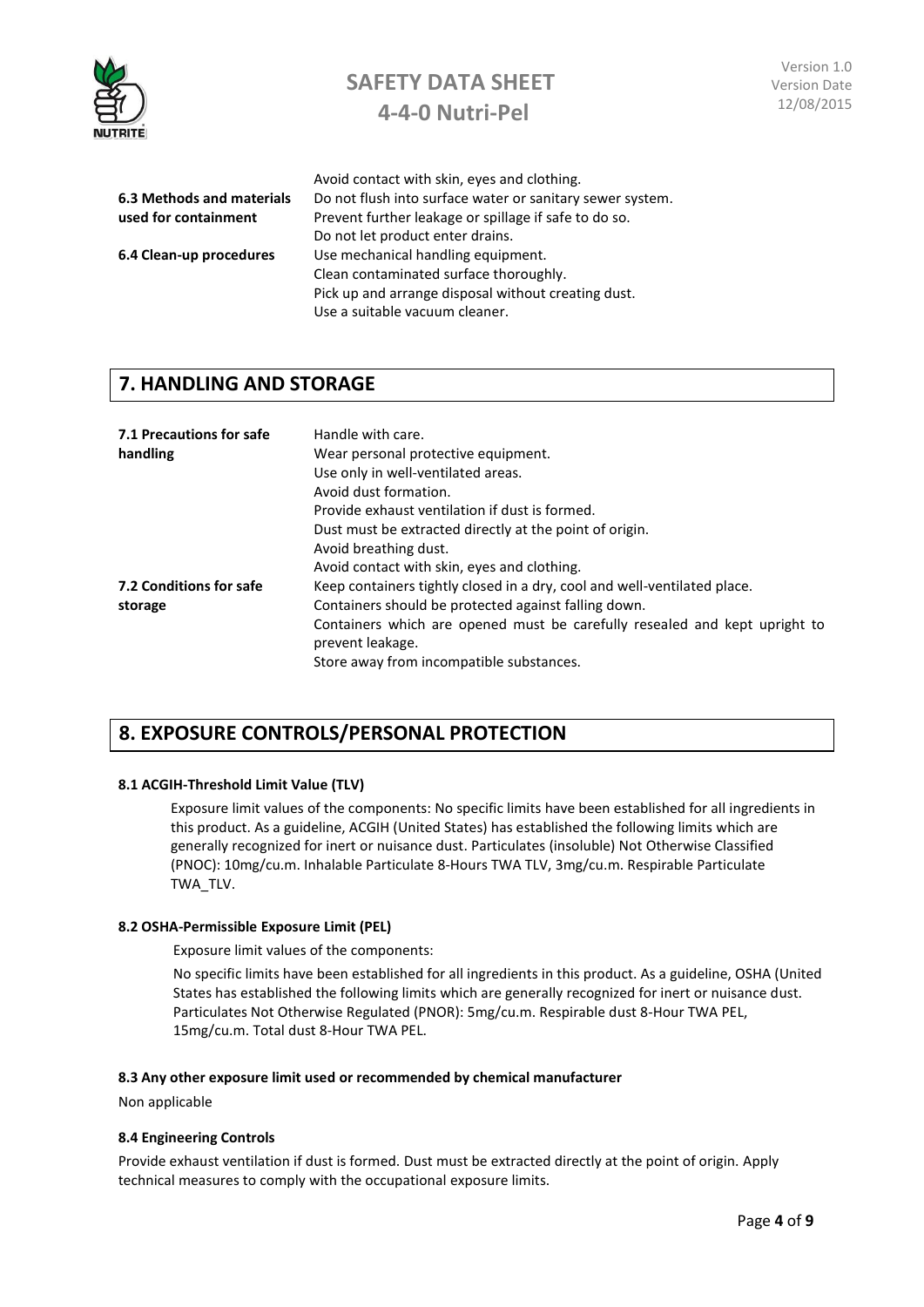

#### **8.5 Personal Protective Equipment**

Hand protection: Gloves Gloves must be inspected prior to use. Replace when worn.

Eye protection: Do not wear contact lenses. Wear as appropriate: Safety glasses with side-shields

Body protection: Long sleeved clothing

Respiratory protection: A NIOSH approved air purifying respirator with a type 95 (R or P) particulate filter may be used under conditions where airborne concentrations are expected to exceed exposure limits. Protection provided by air purifying respirators is limited (see manufacturer's respirator selection guide). Use a positive pressure air supplied respirator if there is potential for uncontrolled release, exposure levels are not known or any other circumstances where air purifying respirators may not provide adequate protection. A respiratory protection program that meets OSHA's 29 CFR 1910.134 and ANSI Z88.2 requirements must be followed if workplace conditions warrant a respirator use.

Hygiene measures: Wash hands before breaks and at the end of workday. Remove and wash contaminated clothing before re-use. Keep working clothes separately.

### **9. PHYSICAL AND CHEMICAL PROPERTIES**

#### **Information of basic physical and chemical properties**

| Appearance (physical<br>state, colour, etc.)<br>Odour | Multicolored granules, solid |  |
|-------------------------------------------------------|------------------------------|--|
|                                                       | Odourless                    |  |
| Odour threshold                                       | Not applicable               |  |
| рH                                                    | No data available            |  |
| Melting point/freezing<br>point;                      | No data available            |  |
| Boiling point                                         | Not applicable               |  |
| <b>Boiling Range</b>                                  | Not applicable               |  |
| Flash point                                           | No data available            |  |
| <b>Evaporation rate</b>                               | Not applicable               |  |
| Flammability                                          | Not flammable                |  |
| Upper/lower flammability<br>or explosive limits       | No data available            |  |
| Oxidising properties                                  | No data available            |  |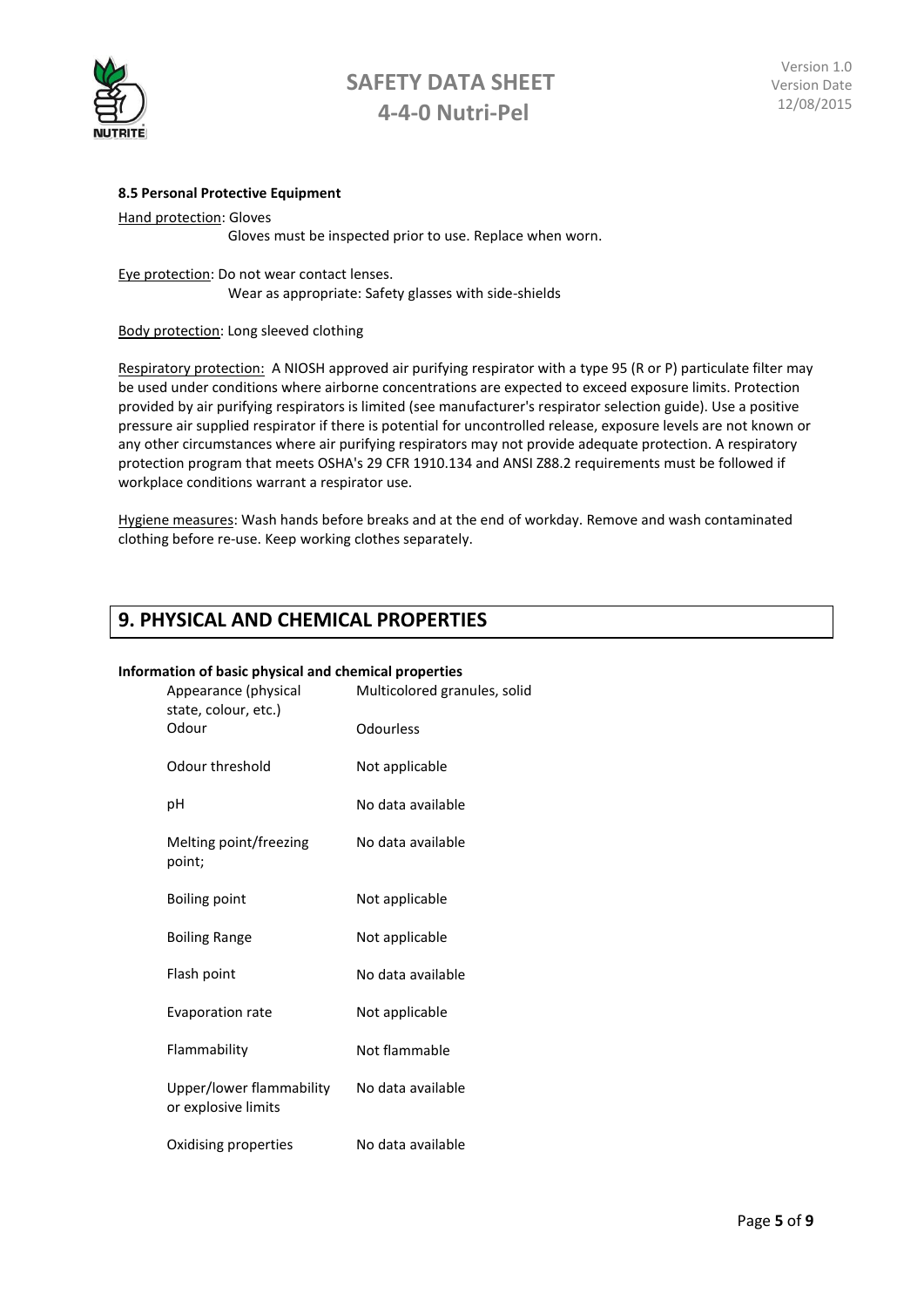

| Vapour pressure                             | Not applicable    |
|---------------------------------------------|-------------------|
| Vapour density                              | No data available |
| Density                                     | 54 lbs./ $ft^3$   |
| Solubility in water                         | Partially soluble |
| <b>Other Solvents</b>                       | No data available |
| Partition coefficient (n-<br>octanol/water) | No data available |
| Auto ignition temperature                   | No data available |
| Decomposition<br>temperature                | No data available |
| Viscosity                                   | Not applicable    |

### **10. STABILITY AND REACTIVITY**

| <b>10.1 Reactivity</b>                     | Not reactive under normal storage and handling condition                                                                                                                                                                                                                                                        |
|--------------------------------------------|-----------------------------------------------------------------------------------------------------------------------------------------------------------------------------------------------------------------------------------------------------------------------------------------------------------------|
| 10.2 Chemical stability                    | Stable under recommended storage conditions.                                                                                                                                                                                                                                                                    |
| 10.3 Possibility of hazardous<br>reactions | Hazardous polymerization does not occur.                                                                                                                                                                                                                                                                        |
| 10.4 Conditions to avoid                   | Keep at temperatures below 5374 °F (190 °C)                                                                                                                                                                                                                                                                     |
| 10.5 Incompatible materials                | Strong oxidizing agents, Chlorates and Hypochlorites                                                                                                                                                                                                                                                            |
| 10.6 Hazardous decomposition<br>products   | During a fire, smoke may contain the original material in addition to combustion<br>products of varying composition which may be toxic and/or irritating. Combustion<br>products may include and are not limited to: Nitrogen oxides. Hydrogen fluoride.<br>Hydrogen chloride. Carbon monoxide. Carbon dioxide. |

### **11. TOXICOLOGICAL INFORMATION**

| <b>11.1 Measures of Toxicity</b>   |                                               |
|------------------------------------|-----------------------------------------------|
| Acute toxicity:                    | Not determined                                |
| Skin corrosion/irritation:         | May irritate skin through mechanical abrasion |
| Serious eye damage/irritation:     | May cause eye irritation                      |
| Respiratory or skin sensitisation: | No data available                             |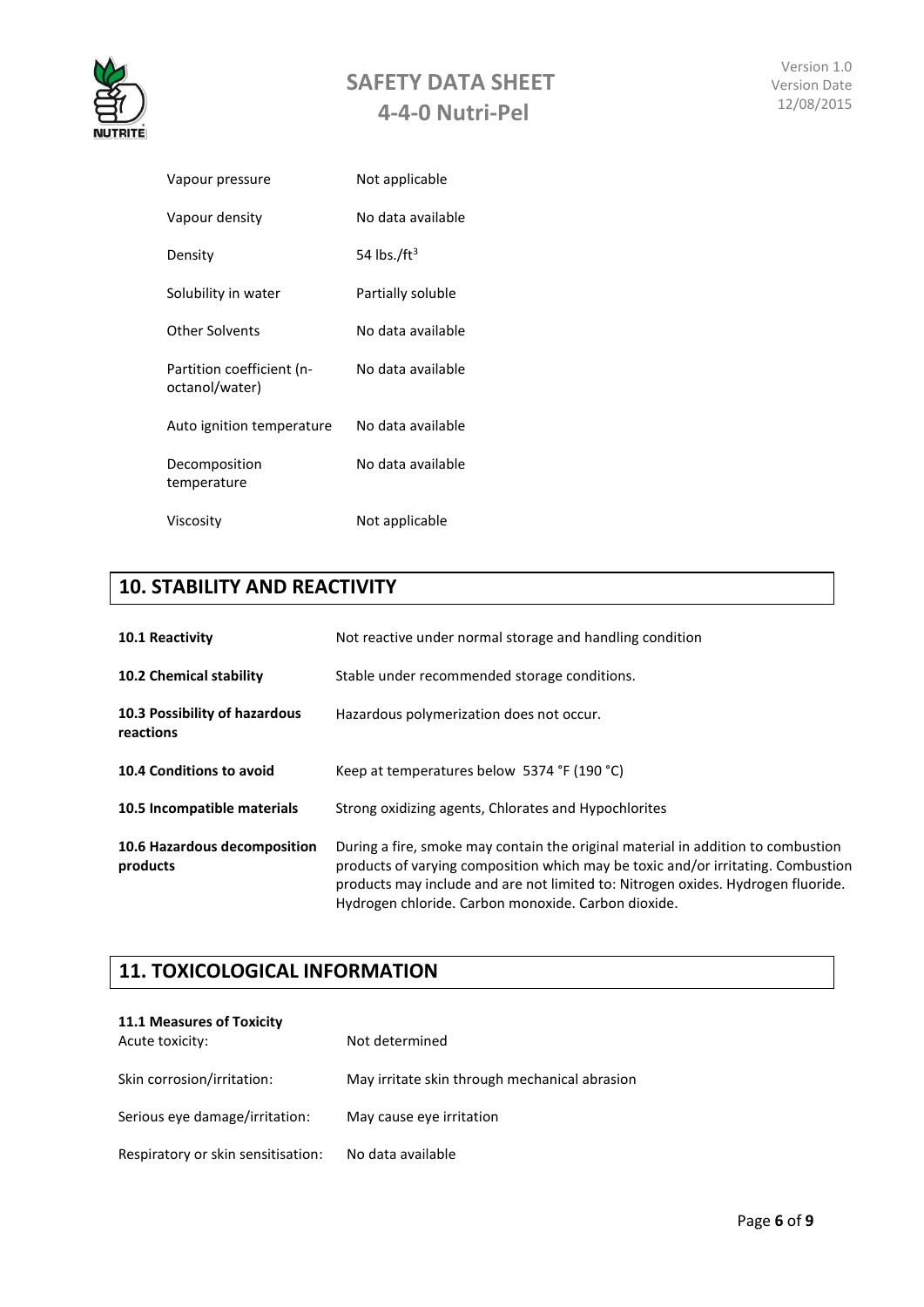

| 11.2 Listed in IARC or considered<br>carcinogen by NTP or OSHA | None listed    |
|----------------------------------------------------------------|----------------|
| 11.3 Further information                                       | Not applicable |

# **12. ECOLOGICAL INFORMATION**

| 12.1 Toxicity<br>12.2 Persistence and<br>degradability | May be harmful to aquatic life. In sufficient quantity may deplete oxygen<br>required by aquatic life. May cause eutrophication of ponds and lakes.<br>Species: Daphnia<br>No data available                                                                                                                                                                                                                                                                                        |
|--------------------------------------------------------|-------------------------------------------------------------------------------------------------------------------------------------------------------------------------------------------------------------------------------------------------------------------------------------------------------------------------------------------------------------------------------------------------------------------------------------------------------------------------------------|
| 12.3 Bioaccumulative potential                         | No data available                                                                                                                                                                                                                                                                                                                                                                                                                                                                   |
| 12.4 Mobility in soil                                  | No data available                                                                                                                                                                                                                                                                                                                                                                                                                                                                   |
| 12.5 Other adverse effects                             | May release ammonium ions that are toxic to fish. Un-ionized ammonia<br>concentrations above 0.02 mg/l are considered toxic in fresh water. May<br>release phosphates which will result in algae growth, increased turbidity, and<br>depleted oxygen. At extremely high concentrations, this may be hazardous to<br>fish or other marine organisms. Release to watercourses may cause effects<br>downstream. Fish 96 hour LC50, OECD Guidelines 203 (rainbow trout):<br>$>86$ mg/L. |

### **13. DISPOSAL CONSIDERATIONS**

| 13.1 Disposal methods to<br>employ                                                                    | Recover or recycle if possible. Properly characterize all waste materials.<br>Consult federal, state/provincial and local regulations regarding the proper<br>disposal of this material. Prevent material from entering sewers, storm<br>drains, other unauthorized treatment drainage systems, and natural<br>waterways. Empty containers should be taken to an approved waste<br>handling site for recycling or disposal. |
|-------------------------------------------------------------------------------------------------------|-----------------------------------------------------------------------------------------------------------------------------------------------------------------------------------------------------------------------------------------------------------------------------------------------------------------------------------------------------------------------------------------------------------------------------|
| 13.2 Description of<br>appropriate disposal<br>containers to use                                      | No data available                                                                                                                                                                                                                                                                                                                                                                                                           |
| 13.3 Description of the<br>physical and chemical<br>properties that may affect<br>disposal activities | No data available                                                                                                                                                                                                                                                                                                                                                                                                           |
| 13.4 Language discouraging<br>sewage disposal.                                                        | No data available                                                                                                                                                                                                                                                                                                                                                                                                           |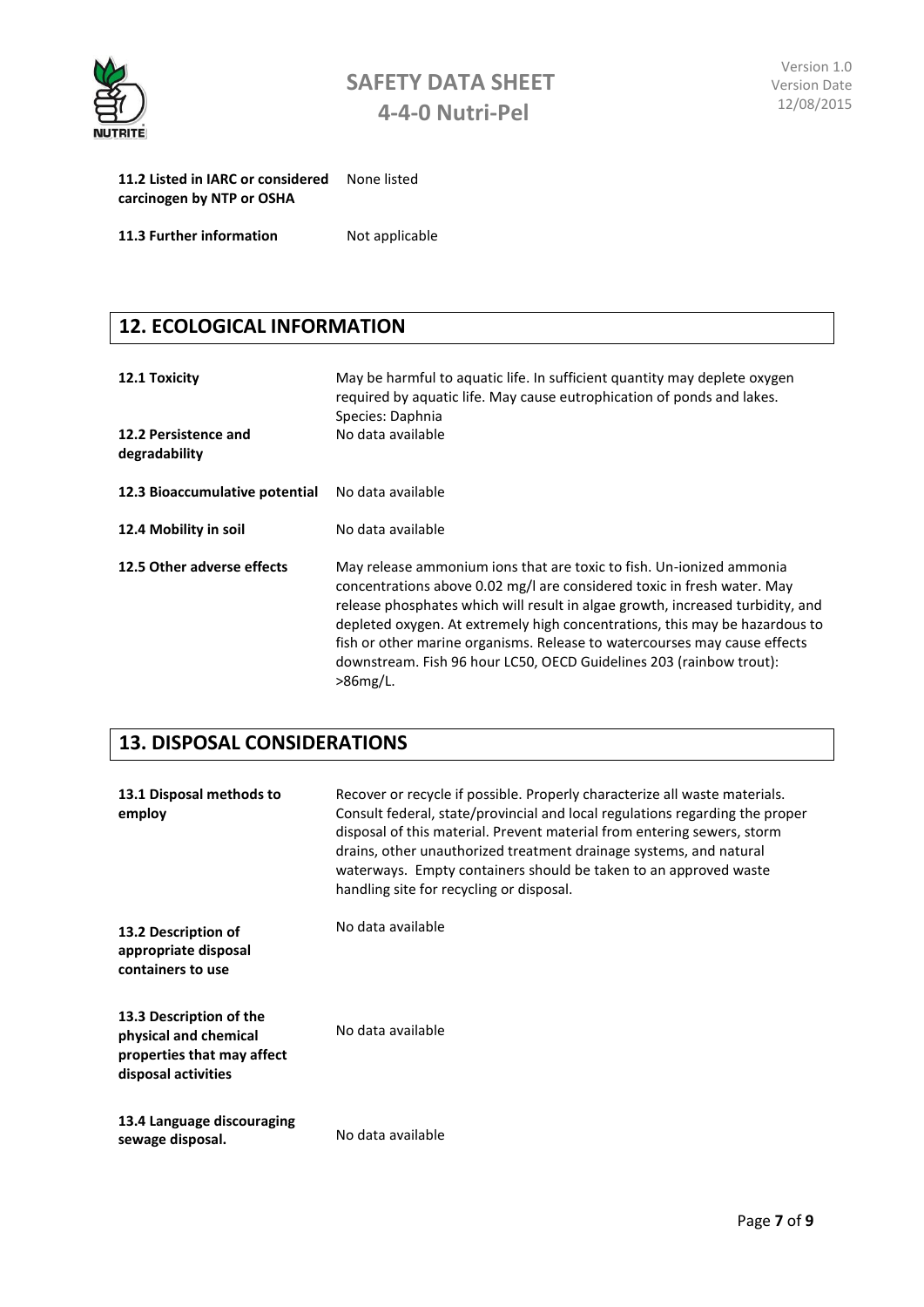

**13.5 Any special precautions for landfills or incineration activities**

No data available

### **14. TRANSPORT INFORMATION**

| <b>UN Number</b>                        |  |
|-----------------------------------------|--|
| UN proper shipping name                 |  |
| <b>Transport hazard classes</b>         |  |
| Packing group                           |  |
| <b>Environmental hazards</b>            |  |
| <b>Guidance On transport in</b><br>bulk |  |
| Special precautions for<br>user         |  |

### **15. REGULATORY INFORMATION**

#### **National and/or regional regulatory information of the chemical or mixtures**

Inventories:

US. Toxic Substances Control Act: No data available

OSHA Hazards: Carcinogen

Clean Air Act: This product neither contains, nor was manufactured with a Class I or Class II ODS as defined by the U.S. Clean Air Act Section 602 (40 CFR 82, Subpt. A, App.A + B). This product does not contain any hazardous air pollutants (HAP), as defined by the U.S. Clean Air Act Section 12 (40 CFR 61).

### **16. OTHER INFORMATION**

#### **Indications on the revision**

First edition: 08/10/2015 Addition of all fields as required by regulation (US) HCS 1910.1200 [HCS 2012]. Update of the classification information and update of related sections accordingly.

#### **Abbreviations and acronyms used**